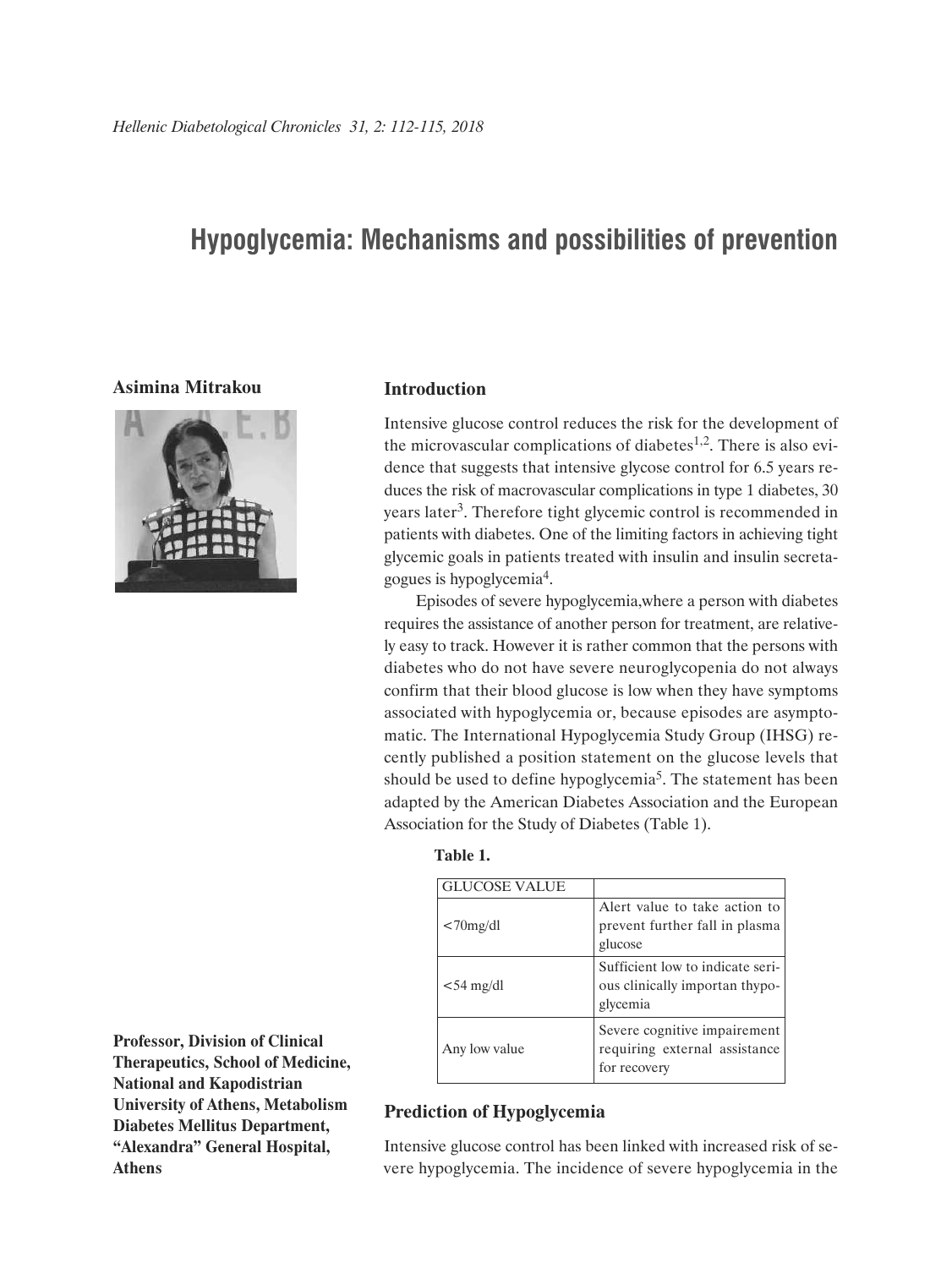DCCT trial the incidence of severe hypoglycemia was three times higher in the intensive treatment group than in the conventional 2. Like wise in studies with type 2 diabetes like ACCORD, VAD $T^{6,7}$ , the rate of hypoglycemia requiring medical assistance was three times higher in the intensive therapy group compared tothe standard therapy. Both in type 1 and type 2 diabetes patient those with an A1c  $\langle 6,5\% \rangle$  and  $>9\%$  have the same risk of hypoglycemia8.

In patients with type 2 diabetes, hypoglycemia is associated with several risk factors including older age, diabetes duration, co-morbidities, intensified treatment, current insulin treatment and duration of insulin treatment. Moreover in theACCORD study severe hypoglycemia was associated with sex, race, serum creatinine, age, duration of diabetes, body mass index, albuminuria, educational level, Insulin use and higher  $HbA1c<sup>9</sup>$ . Recent analysis of the AC-CORD indicated that c-peptide or GAD antibodies may predict severe hypoglycemia and mortality in type 2 diabetes $10$ .

## **Consequencies of Hypoglycemia**

### *1. Cardiovascular disease and mortality*

Severe hypoglycemia has been associated with increased risk of cardiovascular death both in the AC-CORD and the ADVANCE trial. The mechanisms of increased mortality among patients with severe hypoglycemia is under current investigation but there is evidence to support that cardiac ischemia or arrythmias may play a role especially in patients with cardiac autonomic neuropathy $11$ . The catecholamine release induced by hypoglycemia have been described to cause cardiac arrythmia, increased thrombogenesis, inflammation and vasoconstriction leading to cardiovascular disease and death.

### *2. Cognition*

In the DCCT trial there was no evidence of long term declines in cognitive function in patients with type 1 diabetes who were followed for an average of 18 years despite high rates of recurrent severe hypoglycemia12. In the ACCORD study, subjects in the lowest tertile of performance on a cognitive test at baseline had a significantly higher risk of experiencing hypoglycemia during the subsequent twenty months compared to the subjects who performed

better on the same cognitive test<sup>13</sup>.

From the available trials it is not clear if severe hypoglycemia causes dementia or if pre-clinical forms of cognitive dysfunction increase the risk of severe hypoglycemia.

## *3. Health Economics and Quality of Life*

Hypoglycemia has significant health care economic burden on the society through frequent emergency room visits, ambulance utilization and hospitalization costs. Hypoglycemia also affects the economic wellbeing of the individual. Recurrent hypoglycemic episodes result in lost work-time and reduced work productivity<sup>14</sup>.

The fear of hypoglycemia also has a significant impact on the quality of life of patients and their families. The fear often limits adherence to treatment regimens leading to persistent hyperglycemia both in type 1 and type 2 diabetes<sup>15</sup>.

## **Physiology and Pathophysiology**

In normal individuals plasma glucose is kept within a narrow range (70-100 mg/dl). When the plasma glucose fall below this threshold the body initiates physiologic responses in order to raise the plasma glucose level. Plasma glucose <80 mg/dl reduces the secretion of insulin from the pancreas which ensures maintenance of normoglycemia. If blood glucose continues to fall, glucagon is released at a blood glucose level of 65 mg/dl. At this glucose level the sympathetic nervous system gets activated resulting in epinephrine and norepinephrine release. These responses increase hepatic glucose production and reduce glucose uptake into muscle and fat to achieve return to normoglycemia. In addition, the activation of the sympathetic nervous system leads to the appearance of adrenergic symptoms<sup>16</sup>.

In patients with type 1 diabetes or advanced type 2 diabetes where pancreatic beta cell function is absent, the first defense mechanism preventing hypoglycemia is lost. These patients are unable to reduce the secretion of insulin since insulin is injected. They also lose the ability to release glucagon in response to hypoglycemia and they depend only in the activation of the sympathoadrenal system to prevent hypoglycemia which is also diminished after almost 15 year duration of the disease (17 gerich). Consequently they get exposed to repeated hypo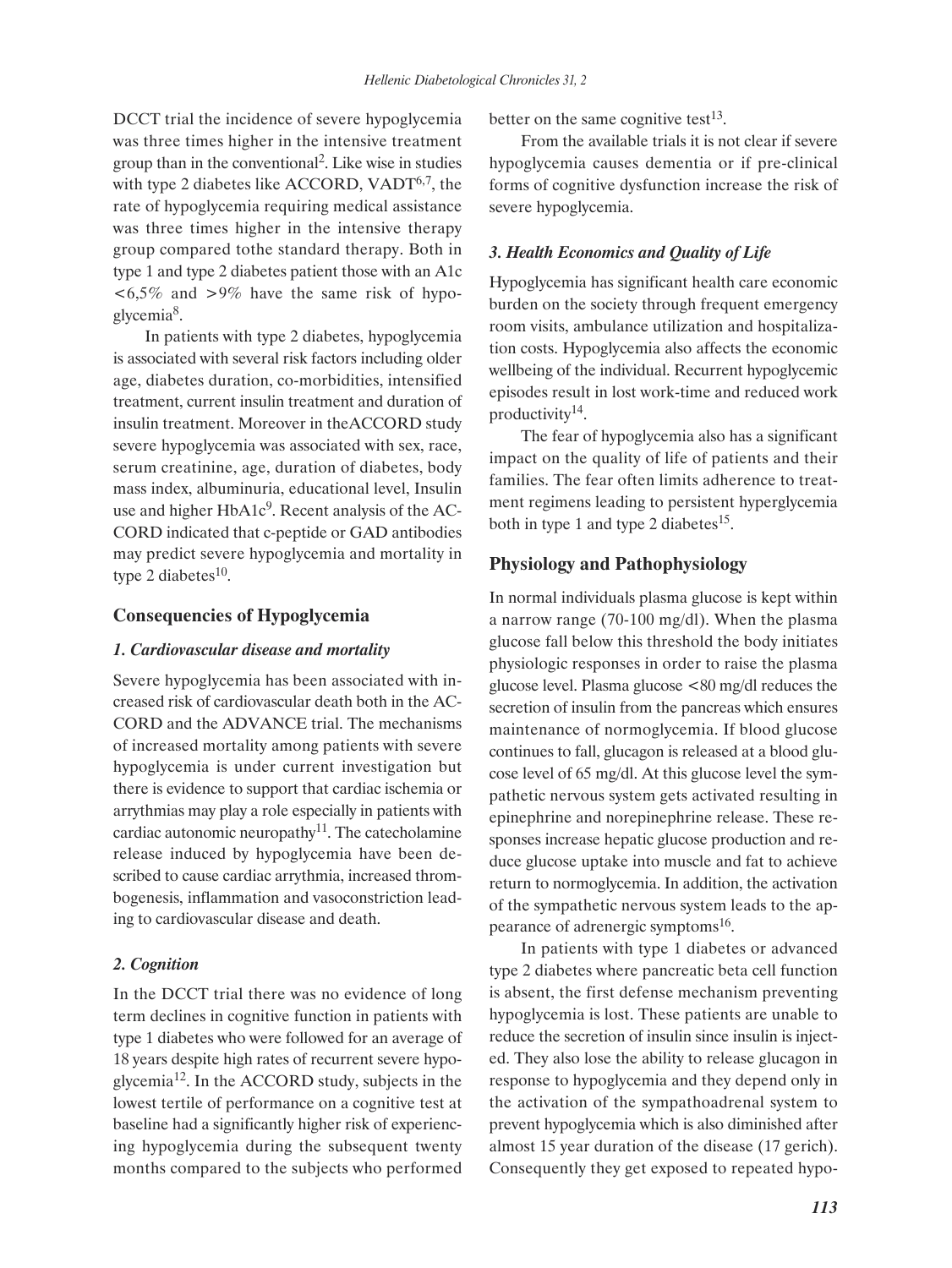glycemias which reduces the glucose level at which the sympathetic response is elicited and reduce the magnitude of the response. As a result patients may not trigger the counterregulatory response until the blood glucose level is below the level associated with neuroglycopenia<sup>18</sup>. This situation is called hypoglycemia unawareness and is associated with 6-fold increase of the risk of iatrogenic hypoglycemia<sup>19</sup>.

# **Prevention of Hypoglycemia**

The ADA working group on hypoglycemia recommends that persons with diabetes become concerned about the possibility of developing hypoglycemia when self-monitoring concentration is falling rapidly or equal or below 70 mg/dl<sup>20</sup>. This concentration should be taken as an alert value to take action to prevent further fall in plasma glucose.

# *1. Education*

Patients need to be educated in understanding the risk for developing hypoglycemia so they are able to prevent it. The greatest risk is excessive insulin on board for their physiological needs (insulin or secretagogues), especially when exogenous glucose delivery is decreased (missed meals, fasting, gastroparesis or celiac disease), when glucose utilization is increased (shortly after exercise), when endogenous glucose production is decreased (alcohol ingestion), when insulin sensitivity is increased (middle of the night, weight loss) or when insulin clearance is decreased (renal failure). Education should be provided in individual sessions or group classes (21 Amiel). Programs like DAFNE and BGAT (Blood Glucose Awareness training) have been shown to be effective in reducing the risk of hypoglycemia<sup>22</sup>.

## *2. Technology*

Continuous glucose monitoring (CGM) with real time glucose readings, is an important tool in assessing glucose trends while displaying the direction and rate of change of interstitial blood glucose. The recently published DIAMOND trial showed that CGM use, decreased the time spent with glucose values less than 70 mg/dl during the day and night in patients with type 1 diabetes $^{23}$ .

Recent advances in technology, include continuous glucose monitors coupled to an insulin pump. In one system, insulin infusion is suspends for up to two hours if glucose falls into hypoglycemic range<sup>24</sup>. In the latest sensor augmented pumps insulin infusion is suspended if the if user is below 140 mg/dL and is predicted to be below 70 mg/dl in 30 min and resumes if user is above 80 mg/dL and is predicted to be at or above 110 mg/dl in 30 min and insulin has been suspended for at least 30 min<sup>25</sup>.

Data on the Artificial Pancreas show consistent reduction in overnight low blood glucose index and a shortening of time below 70 mg/dl over a 24 hr period by about 20 minutes compared with control treatment. Incidence of severe hypoglycaemia is very low<sup>26</sup>.

# *3. Transplantation*

Pancreas and, now, islet transplants can effectively prevent hypoglycemia and restore normoglycemia and may stabilize the complications of T1D. Patients with T1D who undergo an islet or a pancreas transplant exhibit recovery of physiologicislet cell hormonal responses to insulin-induced hypoglycemia whereby endogenous insulin secretion is suppressed and glucagon secretion restored, although in islet transplant recipients, the glucagon response remains partial likely due to lower islet mass compared to organ transplantation. Both islet and pancreas transplant recipients also have improved epinephrine and normalized autonomic symptom responses to hypoglycemia, providing evidence of amelioration of hypoglycemia-unwareness<sup>27-29</sup>.

In type 2 diabetes hypoglycemia can be prevented with avoidance of secretagogue antidiabetic drugs and use of premixed insulin regimens. The use of metformin, DPP-4 inhibitors, SGLT-2 agonists and their combinations are preferred for the prevention of hypoglycemia<sup>30</sup>.

# **References**

- 1. *UK Prospective Diabetes Study (UKPDS) Group*. Effect of intensive blood-glucose control with metformin on complications in overweight patients with type 2 diabetes (UKPDS 34). Lancet 1998; 352: 854-65.
- 2. *Nathan DM, Genuth S, Lachin J, Cleary P, Crofford O, et al*. DCCT Research Group. The effect of intensive treatment of diabetes on the development and progression of long-term complications in insulin-dependent diabetes mellitus. N Engl J Med 1993; 329: 977-86.
- 3. *DCCT/EDIC Study Research Group*. Intensive Diabetes Treatment and Cardiovascular Outcomes in Type 1 Diabetes: The DCCT/ EDIC Study 30-Year Follow-up. Diabetes care 2016; 39: 686-93.